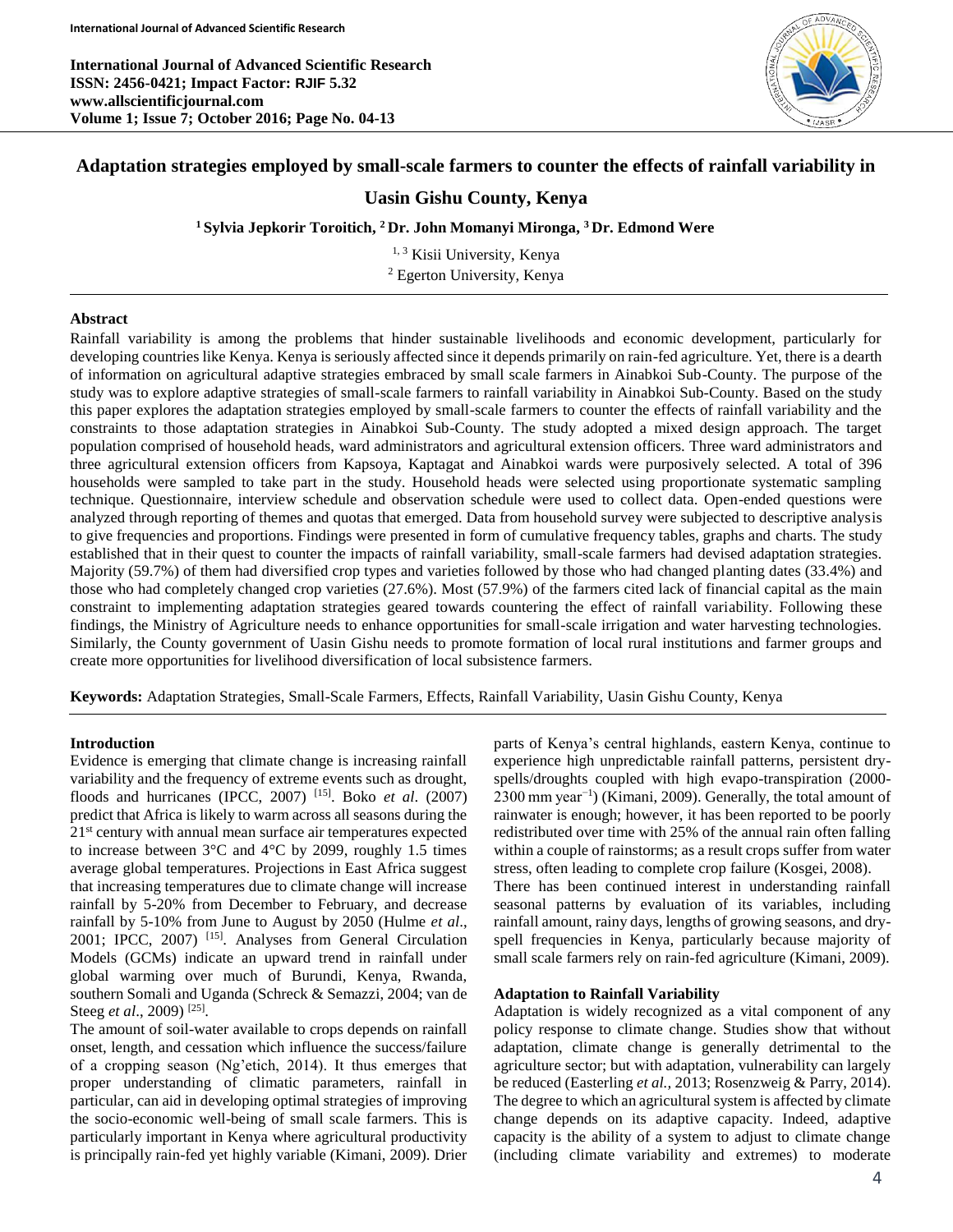potential damage, to take advantage of opportunities, or to cope with the consequences (IPCC, 2012)  $[16]$ . Thus, the adaptive capacity of a system or society describes its ability to modify its characteristics or behavior so as to cope better with changes in external conditions. Adaptation to climate change requires that farmers first notice that the climate has changed, and then identify useful adaptations and implement them (Maddison, 2006).

Many agricultural adaptation options suggested in the literature encompass a wide range of scales (local, regional, global), actors (farmers, firms, government) and types: (a) micro-level options, such as crop diversification and altering the timing of operations; (b) market responses, such as income diversification and credit schemes; (c) institutional changes, mainly government responses, such as removal-preserve subsidies and improvement in agricultural markets, and (d) technological developments – the development and promotion of new crop varieties and advances in water management techniques (Kurukulasuriya & Rosenthal, 2013). Most of these represent possible or potential adaptation measures rather than ones actually adopted. Indeed, there is no evidence that these adaptation options are feasible, realistic or even likely to occur. Furthermore, they would only be possible with complete and accurate knowledge of future climatic conditions, which is why these were aptly named "clairvoyant farmer" scenarios (Risbey *et al*., as cited in Belliveau *et al*., 2006). Therefore, climate change impact studies often assume certain adaptations and there is little explicit examination of how, when, why and under what conditions adaptation actually occurs in economic and social systems.

Agricultural change does not involve a simple linear relationship between changes in a farmer's decision-making environment and farm-level change. One important issue in agricultural adaptation to climate change is the manner in which farmers update their expectations of the climate in response to unusual weather patterns. Referring to Kolstad *et al.* (1999), Maddison (2006) has discussed what he calls "the transitional cost" of adapting to climate change. The transitional cost is the difference between the maximum value of net revenues per acre following perfect adaptation and the net revenues actually experienced by farmers given that their expectations of (and therefore response to) climate change lag behind actual climate change. A farmer may perceive several hot summers but rationally attribute them to random variation in a stationary climate.

One could argue that farmers engage in simple Bayesian updating of their prior beliefs according to the standard formula. If so, the process of updating is likely to be slow, and therefore one should not expect decades of information to be thrown out overnight. However, there is evidence that farmers did not update their priors in this way. Indeed, farmers place more weight on recent information than is efficient. Another important issue related to adaptation in agriculture, as pointed out by Bryant *et al.* (2008) <sup>[2]</sup>, is how perceptions of climate change are translated into agricultural decisions. If farmers learn gradually about the change in climate, Maddison (2006) argues that they will also learn gradually about the best techniques and adaptation options available. According to him, farmers learn about the best adaptation options through three ways: (1) learning by doing, (2) learning by copying, and (3) learning from instruction. There is recognition that farmers' responses vary when faced with the same stimuli. Such varied responses, even within the same geographic area, are partly related to the variety of agricultural systems involved and the different market systems in which farmers operate (Bryant *et al.*, 2008)<sup>[2]</sup>.

A more important factor of varied farmers' responses is the differences between farmers in terms of personal managerial and entrepreneurial capacities and family circumstances. Moreover, farmers can be influenced by their peers' perceptions and by values present in their communities as well as their professional associations. Existing literature on adoption of new technologies has identified farm size, tenure status, education, access to extension services, market access and credit availability, agroclimatic conditions, topographical features, and the availability of water as the major determinants of the speed of adoption (Maddison, 2006).

Adaptation to environmental change is a norm rather than exception. Throughout human history, societies have adapted to natural climate and environmental changes by altering settlement and agricultural patterns and other facets of their economies and lifestyles (McCarl *et al.,* 2001; Easterling *et al.,*  2004; Burton *et al*., 2006; Adger *et al*., 2007; Heltberg *et al.,*   $2008$ ) [6, 3, 1, 12]. As such, most societies are reasonably adaptable to changes in average conditions, particularly if they are gradual (Burton *et al.*, 2006) <sup>[3]</sup>. However, communities are more vulnerable and less adaptable to human-induced climate change. Adaptation to climate change has become one of the focal points of current development discourse, particularly agriculture. As a result, it has found expression as a response strategy in the UNFCCC and the resulting Kyoto Protocol in 1997. Article 4.1 (f) of the UNFCCC commit parties to:

Take climate change considerations into account, to the extent feasible, in their relevant social, economic and environmental policies and actions,…, with a view to minimizing adverse effects on the economy,…, to mitigate or adapt to climate change.

The rise of climate change adaptations to political currency is two-fold: developing countries are extremely vulnerable to climate change impacts, because a large proportion of their economies are climate sensitive, and they have less adaptive capacity (IPCC, 2007)<sup>[15]</sup>. This paper is premised on the concept of adaptation of people and their livelihoods to climate change. Adaptations are adjustments in ecological*-*social*-*economic systems in response to actual or expected climatic stimuli, their effects or impacts (IPCC, 2001; Smit & Olga, 2011)  $[14]$ . Thus, adaptation can reduce adverse impacts of climate on human health and well-being, and increase the capacity to take advantage of the opportunities (IPCC, 2007; Smit & Olga, 2011) [15]. Regarding human dimensions, adaptation to climate change entails adjustments in socio-economic arrangements that reduce the vulnerability of households, communities, groups, sectors, regions, or countries to changes in the climate system (Smith, 1997; Smit & Wandel, 2006; Fussel, 2007). The goal of climate change adaptation is to build the resilience of communities towards different kinds of changes in their environment.

Resilience is the capacity to maintain competent functioning in the face of major life stressors (Adger, 2000). Thus, it demonstrates the capacity of human systems or entities to bend without breaking in the face of disturbance and, once bent, to spring back to its pre-disturbance steady state (Easterling *et al*., 2004) [6]. Unlike natural ecosystems, human systems have the capacity of foreseeing and adapting to possible environmental changes (Adger, 2000; Folke *et al.,* 2002; Easterling *et al*., 2004) [8, 6] .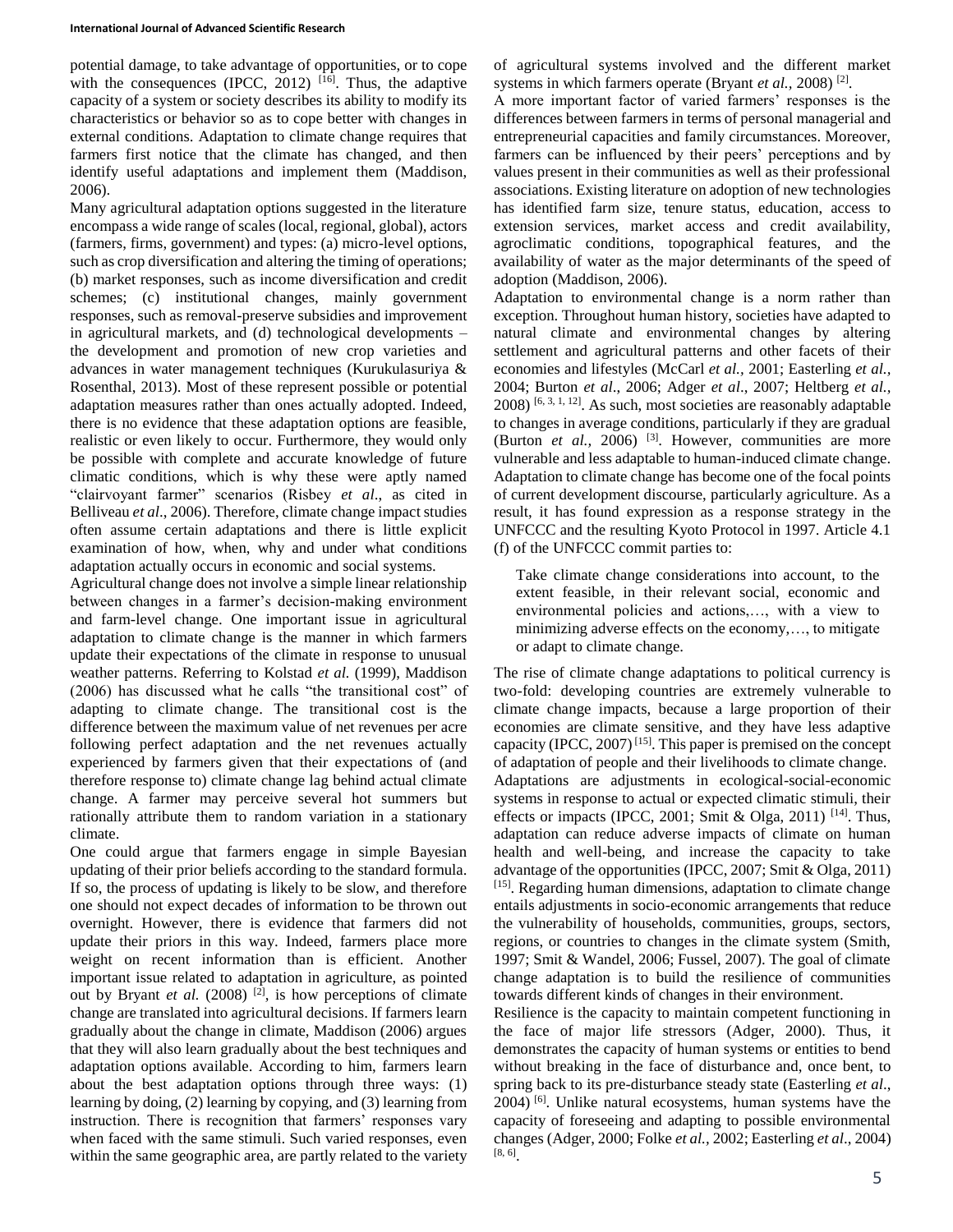When a social or ecological entity loses resilience, it becomes more vulnerable to changes that previously could be absorbed and adapted to (Folke *et al*., 2002) [8]. Sustainability of humans on earth is linked to resilient socio-ecological systems, which is influenced by human capital and institutional arrangements (O'Brien *et al*., 2012). The terms "coping" and "adaptation" are often used interchangeably to reflect strategies for adjustments to changing climatic and environmental conditions (O'Brien *et al*., 2012). However, the two are associated with different time scales and represent different processes (Eriksen & Kelly, 2007). Whereas, coping is a short term reactive response to climate variability, adaptation is associated with longer time scales and points at adjustments as fundamental changes of the systems practices, processes or structures to changes in mean conditions (ibid.). With adaptations, new coping range is established (Smith & Wandel, 2006)<sup>[23, 3]</sup>.

Nonetheless, coping strategies may become adaptive strategies when people are forced to use them over a run of bad years and across seasons rather than just at the worst time of the year (Anderson *et al*., 2010). Besides, the way households cope with crises either may enhance or constrain the future coping strategies, as well as their possibilities to adapt in the longer term (O'Brien *et al*., 2012). Adaptation types have been differentiated according to numerous attributes.

Commonly used distinctions are purposefulness and timing (Smit & Olga, 2001). The IPCC (2007)<sup>[15]</sup> recognizes three types of adaptation: First, autonomous, or spontaneous adaptations are considered to be those that take place – invariably in unconscious and reactive response – after initial impacts are manifest to climatic stimuli as a matter of course, without the intervention of public policy. Second, anticipatory, or proactive adaptation takes place before the impacts of climate change are apparent. Third, planned adaptation is based on an awareness that conditions have changed or are about to change and that action is required to return to, maintain, or achieve a desired state.

However, due to institutional constraints, planned adaptation has been slow in forthcoming in many developing countries, and populations are most vulnerable to disrupted agricultural production (Maddison, 2006). Whereas planned adaptations are intervention strategies, autonomous adaptations occur naturally without interventions by public agencies (Smith *et al.,* 1996). Thus defined, autonomous and planned adaptations largely correspond with private and public adaptation, respectively. However, it is the autonomous adaptation that forms a baseline against which the need for planned anticipatory adaptation can be evaluated (Smit & Olga, 2001).

## **Agricultural Adaptation**

Agricultural adaptation is a vital policy response that will shape the future severity of climate change impacts on food security. Studies indicate that adaptation can lessen the yield losses that might result from climate change, or improve yields where climate change is beneficial (Adams *et al.,* 2008). Although relatively inexpensive adaptation options such as crop diversification and altering the timing of operations, may moderate adverse impacts, the biggest benefits will likely result from more costly measures including institutional strengthening and technological developments (Easterling *et al*., 2004; Smith & Wandel,  $2006$ <sup>[23, 6]</sup>. These adaptation measures, alongside other competing interests, will require substantial resource allocation by farmers, national and county governments, scientists and development partners.

Adaptation occurs at two main levels: the farm-level and macrolevel (Kandlinkar & Risbey, 2010). While the farm level is focused on micro analysis of farmer decision making, the macro level deals with national agricultural production and its relationships with domestic and international policy (ibid.). Farm-level decisions are short-term and made in response to seasonal climatic shifts, and therefore, determined by socioeconomic variables such as household characteristics, household resource endowments, access to information and availability of formal institutions. Contrastingly, macro-level analysis is long-term strategic national decisions and policies made in response to long-term changes in climatic and market conditions.

## **Determinants of Adoption of Adaptation Strategies**

The literature on adoption identifies a range of household and farm characteristics, institutional factors, and local climatic and agro-ecological conditions as the key the determinants of the speed of adoption (Maddison, 2006; Gbetibouo, 2009)<sup>[11]</sup>. The adaptation options taken by most farmers are not only those that build adaptive capacity and enhance climate resilience, but also those that will address conservation of natural and environmental resources (SEI, 2009).

The household characteristics which have significant impact on adoption decisions include age, education level, gender of the head of the household, family size, years of farming experience, and wealth. The age of a farmer may positively or negatively influence the decision to adopt new technologies (Gbegeh & Akubuilo, 2012). Older farmers have more experience in farming and are better able to assess the characteristics of modern technology than younger farmers, and hence a higher probability of adopting the practice. On the other hand, older farmers are more risk-averse and less likely to be flexible than younger farmers and thus have a lesser likelihood of adopting new technologies (Adesina & Forson, 2005). Younger farmers are likely to incur lower switching costs in implementing new farming practices since they have limited experience and therefore, adjustment costs involved in adopting new technologies may be lower for them (Marenya & Barrett, 2007) [17] .

Education and human capital endowments are often assumed to increase the likelihood of embracing new technologies. This is because they enhance the ability of farmers to perceive climate change (Nkonya *et al.*, 2008) <sup>[19]</sup>. Similarly, education enables households to access and conceptualize information relevant to making innovative decisions (Adesina & Forson, 1995; Daberkow & McBride, 2003; Shiferaw *et al.,* 2009; Ochieng', Owuor & Bebe, 2012; Gbegeh & Akubuilo, 2013) <sup>[4, 13]</sup>. However, higher educational attainment can present a constraint to adoption because it offers alternative livelihood strategies, which may compete with agricultural production.

The effect of gender of the household head on adoption decisions is location-specific (Gbetibouo, 2009)<sup>[11]</sup>. In many parts of Africa, women are often deprived of property rights due to social barriers (Gbegeh & Akubuilo, 2013)<sup>[13]</sup>. Consequently, they have fewer capabilities and resources than men (Quisumbing *et al*., 1995; De Groote & Coulibaly, 1998; Marenya & Barrett 2002; OECD, 2009; Gbegeh & Akubuilo,  $2012$ ) [5]. This often undermines their capacity to embrace labour-intensive agricultural innovations. However, femaleheaded households are more likely to take up climate change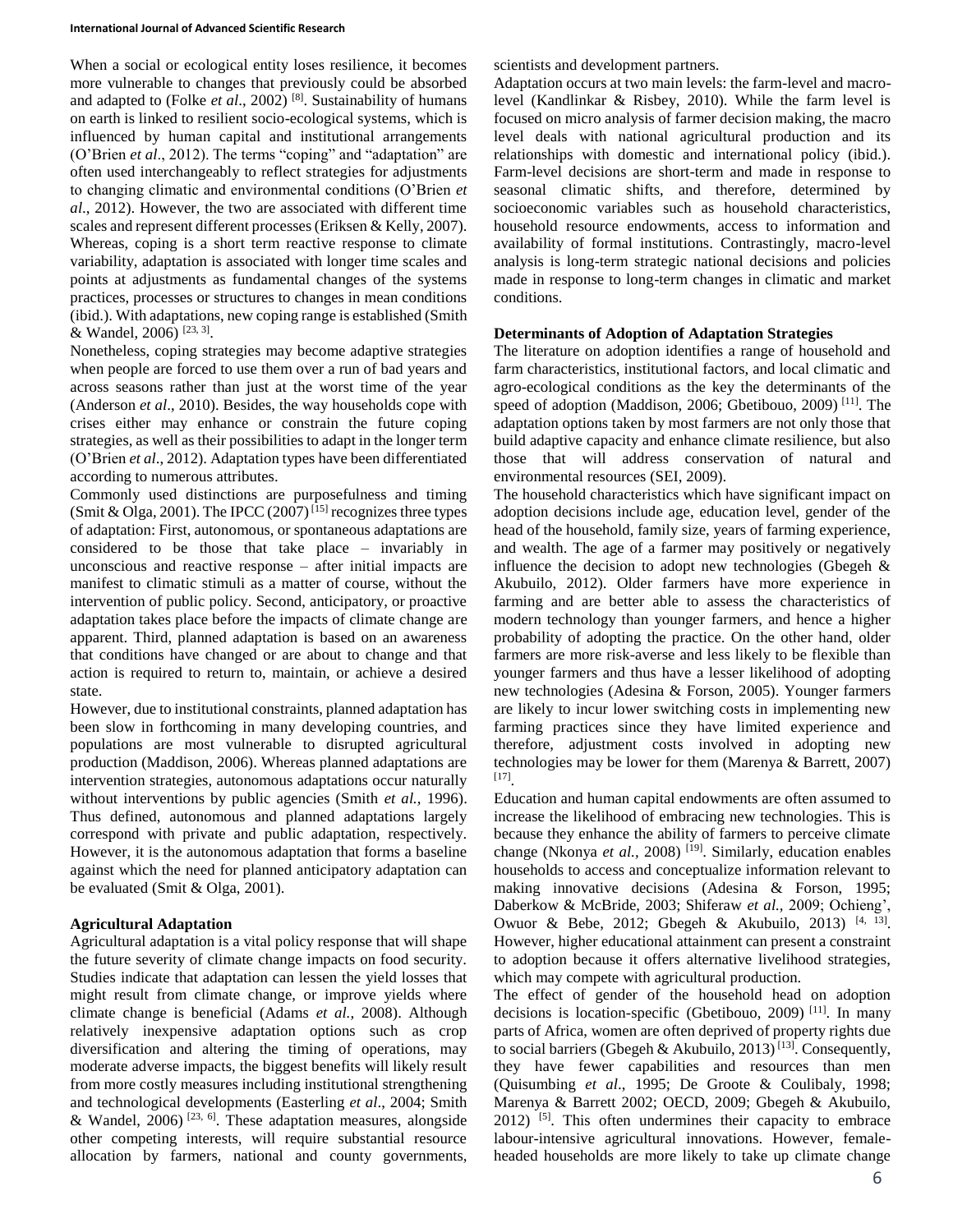adaptation measures (Nhemachena & Hassan, 2007; Gbetibouo,  $2009$ ) <sup>[18, 11]</sup>. The possible reason for this observation is that in most rural, small scale farming communities in Africa, more women than men live in rural areas where much of the agricultural work is done. In this respect, women have more farming experience and information on various management practices and how to change them, based on available information on climatic conditions and other factors such as markets and food needs of the households (Nhemachena & Hassan, 2007) <sup>[18]</sup>. Asset endowments and wealth have a significant influence on the ability of small scale farmers to adopt certain technological practices (Reardon & Vosti, 1995; Nkonya *et al.*, 2008; Gbetibouo, 2009)<sup>[20, 19, 11]. Households with</sup> higher income and greater assets are less risk averse than lower income households, and therefore in better position to adopt new farming technologies (Shiferaw & Holden, 2008).

The influence of household size on the decision to adapt is uncertain. Household size as a proxy to labour availability may influence the adoption of a new technology positively as its availability reduces the labour constraints (Marenya & Barrett, 2007; Teklewold *et al*., 2006) [17]. Given that the bulk of labour for most farm operations in sub-Saharan Africa is provided by the family rather than hired, lack of adequate family labour accompanied by inability to hire labour can seriously constrain adoption practices (Nkonya *et al*., 2008) [19]. Nonetheless, households with many family members may be forced to divert part of the labour force to off-farm activities in an attempt to earn income to ease the consumption burden imposed by a large family size (Tizale, 2007; Gbetibouo, 2009)<sup>[11]</sup>.

The farm characteristics that could influence the adoption decisions include farm size and soil fertility. Farm size influences both the access to information and the adoption decisions. More crop acreage is likely to enhance the information exposure to site-specific crop management technologies because these technologies would likely be marketed to larger farms (Marenya & Barrett, 2007; Daberkow & McBride,  $2003$ ) [17, 4]. Given the uncertainty and the fixed transaction and information costs associated with innovation, there may be a critical lower limit on farm size that prevents smaller farms from adapting (Daberkow & McBride, 2003; Gbetibouo, 2009; Gbegeh & Akubuilo, 2012)<sup>[4, 11]</sup>. Thus, large mechanised farms will probably be the first to adapt to climate change.

Institutional factors that influence adoption of new technologies includes access to credit, information provision, off-farm employment, and land tenure. Institutional strengthening via access to formal and informal institutions and meteorological capability increases the likelihood of uptake of adaptation techniques. Households with access to formal agricultural extension, farmer - to - farmer extension and information about future climate change are more likely to adjust their farming practices in response to climate change (Smit *et al*., 2001; Mariara & Karanja 2007; Yesuf *et al.,* 2008; Nkonya *et al*., 2008) [26, 19]. In addition, farmers with access to extension services are likely to perceive changes in the climate because they have information about climate and weather changes (Gbetibouo, 2009) [11] .

However, certain information sources can be more effective "change agents" than others and various information sources can influence the probability of adoption differently (McBride & Daberkow, 2003)<sup>[4]</sup>. Similarly, different sources of information become influential during different stages of adoption process.

The mass media for instance, are important in the early awareness stage, while interpersonal information sources such as extension officers and other farmers are critical in transferring more technical and adoption-promoting information (ibid.).

Although technical information from extension services is shown to be most important to the potential adopter, the extension-farmer linkages are extremely weak in some parts of Sub-Saharan Africa and most agricultural information is obtained via farmer-farmer contacts (Adesina & Forson, 1995). This suggests that farmers are also important as sources of technology information and agents of technology transfer. Studies also reveal that adoption technologies flow through social networks, and do not necessarily spread because of geographical proximity (Maddison, 2006). Thus future extension should engage farmer cooperatives in research process and on-farm trials for a variety of evaluation and demonstrations. The trained farmers will then be able diffuse the adoption technologies since heterogeneity of farm situation invariably makes it difficult to provide government extension (Pannell, 2009).

Studies have shown that under conditions of imperfect credit, small-scale farmers and resource users will adopt certain conservation practices (Reardon & Vosti, 1995; Gbetibouo,  $2009$ )  $[20, 11]$ . This is because the adoption of new technologies requires borrowed or owned capital. Thus lack of borrowing capacity may hamper any efforts to embrace adaptation strategies that require heavy investment upfront such as irrigation, terracing, tree planting and fertilizer use. The other institutional factor conditioning the adoption of adaptation technologies mainly relate to the prevailing system of property rights (Gbetibouo, 2009; Shiferaw *et al.,* 2009) [11] .

Tenure security can contribute to adoption of technologies linked to land such as irrigation equipment or soil conservation practices. Farmers lack economic incentives to invest their time or money if they cannot capture the full benefits of their investments (ibid.). This condition may prevail when they have insecure rights to land or when the natural resource is governed by open access property regime.

## **Factors influencing Successful Adaptation to Rainfall Variability**

It is often assumed that adaptation is both possible and desired with the right technology and funding, but there exist limits and barriers to the capacity of individuals and communities to adapt (Alston, 2013). According to Frankhauser and Tol (1997), successful adaptation requires: 1) timely recognition of the need to adapt and 2) the ability to adapt

### **i) Recognition of the Need to Adapt**

Even though the IPCC (2011) state that adaptations can be performed unconsciously, being aware of the necessity to adapt is important for timely and successful adaptation to climate change (Frankhauser & Tol, 2007). According to Maddison (2007) farmers unaware of climate change are less likely to apply agricultural measures that are effective in adapting to climate change than farmers who are aware of climate change. He, therefore states that successful adaptation to climate change involves a two-stage process in which it is first necessary to perceive that climate change has occurred before deciding whether or not to apply an adaptive measure.

The concept of perceiving entails becoming aware of something directly through any of the senses. The perception of climate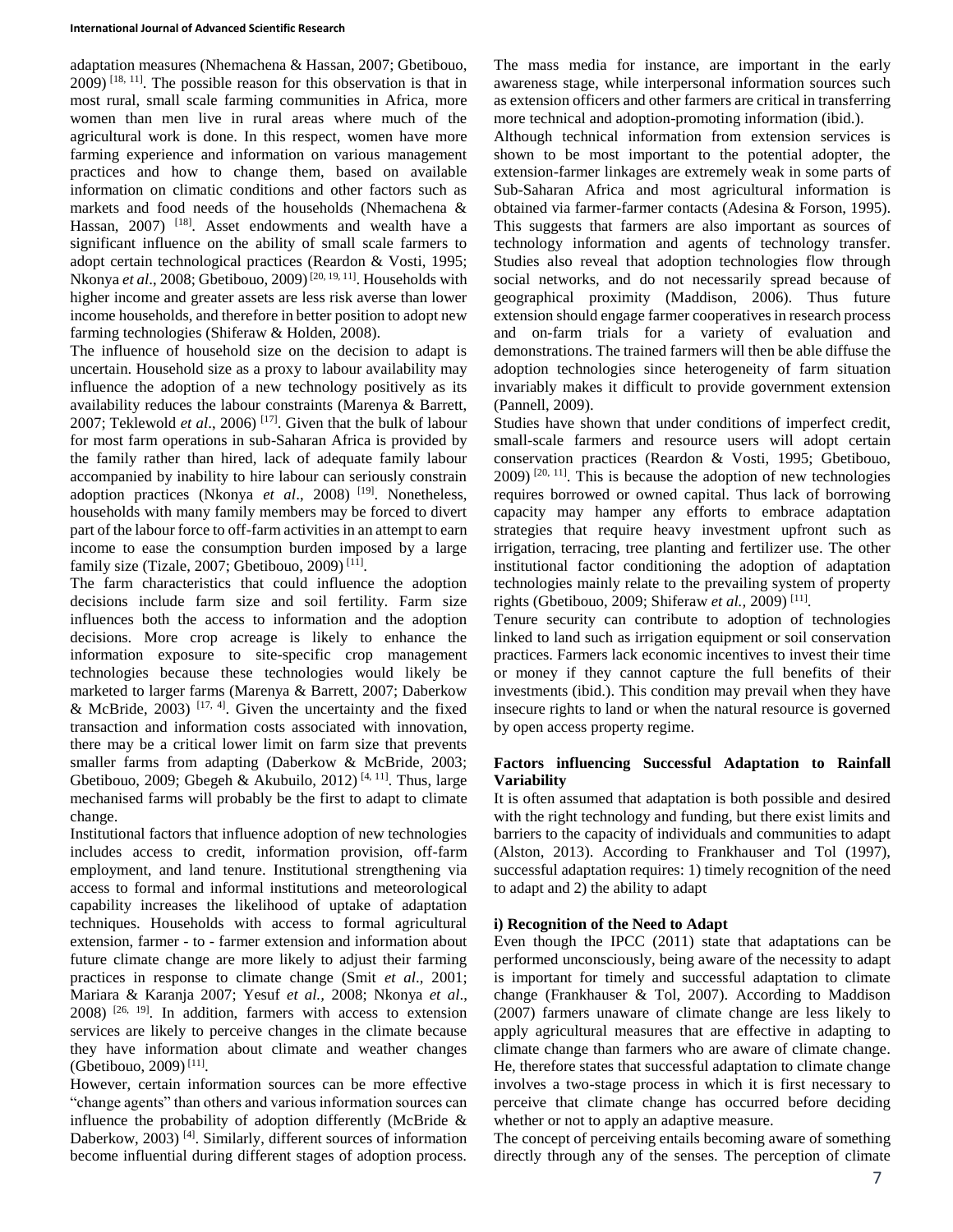change is an important prerequisite to becoming aware of climate change, especially in areas where information on climate change is limited. However, perceiving climate change does not necessarily imply recognition of the need to adapt (Maddison, 2007). Similarly, Eisenack and Stecker (2012) note that adaptations to climate change are not applied if there is no operator to perform the adaptation. They define an operator as an individual or collective actor (i.e. individual, a private household, a group, a government) that performs the respond and is part of a social entity. An operator will be missing if none of potential operators are aware of climate change or recognize the problem and thus the necessity to adapt. Unawareness of climate change or its impact can occur if social habits and normative standards prohibit an understanding of the climatic stimulus. Furthermore a situation of a missing operator will occur if potential operators ignore the impact of the climatic stimulus on the exposed unit. Ignoring the problem can occur if potential operators prioritize other issues (Eisenack & Stecker, 2012).

## **ii) The Ability to Adapt-Adaptive Capacity**

The second requirement to successful adaptation is the ability to adapt, also referred to as adaptive capacity. Adaptive capacity can be defined as the potential or ability of an individual or a social system to cope with a wide range of environmental conditions by developing genetic or behavioural characteristics (Fullan & Loubser, 1972; Smit & Pilifosova, 2003; Smith & Wandel,  $2006$ ) <sup>[23, 3]</sup>. The concept of adaptive capacity has its source in evolutionary biology, and in an anthropological context the term genetic characteristics can be replaced by cultural practices. Likewise to evolutionary biology, the adaptive capacity of a society or culture determines its survival. Cultures or societies who are able to respond to and adjust to changes quickly and easily are considered to have a high adaptive capacity (Smith & Wandel, 2006)  $[23, 3]$ . Adaptive capacity has also been termed "coping capacity", "coping ability" or "capacity of response" (Gallopín, 2006) <sup>[9]</sup>. Combined, the two terms, therefore, create a function that presents a measurement of the ability to adjust to climate change. The adaptive capacity of a system is often confused with the term resilience. Resilience is different in the sense that it refers to "a systems ability to absorb change and disturbance while undergoing change so as to still retain essentially the same function, structure and identity" (Walker *et al*., as cited in Gallopín, 2006)<sup>[9]</sup>. The adaptive capacity of a system can thus be seen as a component of resilience since adaptations can be performed to maintain a current state, but adaptive capacity can also determine adaptations to achieve a new function, structure and identity (Gallopín, 2006) [9]. Marshall *et al.* (2013, p. 13) define adaptive capacity as the human potential to convert existing resources into successful adaptation strategies.

These resources or factors that determine one's adaptive capacity are, among others: natural and man-made resources, information, social networks, technology, infrastructure, human capital, institutions, governance and an equal access (Adger & Tompkins, 2004; IPCC, 2007; Smit & Pilifosova, 2001) [15]. The availability and access to means will especially increase an individuals' adaptive capacity; likewise, lack of these can cause barriers to his/her coping range. According to Eisenack and Stecker (2012), means can be of three notions: available, employed and necessary. Available means refers to means that are disposable by the operator, employed means refer to the part

that is actually used for a specific adaptation, and necessary means are those who are necessary in order to make an implementation effective. A barrier to implying adaptations occurs if the necessary means are not available. Furthermore, they group means into: 1) resources, 2) knowledge/information and 3) power. Resources are here defined as natural or manmade resources while knowledge and power sometimes are categorized as resources as well; when speaking of resources in this context it only refers to material values (Eisenack & Stecker, 2012). Both natural and human-made resources are often essential to apply an adaptation measure and their lack therefore highly reduced ones adaptive capacity. Likewise, the broader an individuals' access is to different resources, the greater his/hers adaptive capacity will be  $(IPCC, 2007b)$ . Knowledge/information on beneficial adaptation strategies is needed in order to adapt to climate change successfully (Frankhauser & Tol, 1997). When used in the context of farmers the term refers mainly to knowledge/information on agricultural adaptation strategies. Power as mean refers here to the power to decide.

Apart from access to resources, knowledge, and decision power the adaptive capacity of an individual is further linked to social and economic development with financial, technological, institutional, and political factors influencing the capacity to adapt to climate change, but also culture, society and behaviour can highly influencing the adaptive capacity. Finally, individual adaptive capacity is further determined by individual characteristics defined as human capital (IPCC, 2007b) [15].

## **iii) Human Capital**

According to Verhoglyadova (2006) human capital is the "incarnated fund of human abilities, knowledge, skills and motivations to encourage human productivity" (p. 250). Fullan and Loubser (2012) state that individual adaptive capacity is highly influenced by personality factors associated with mental strength (such as self-esteem, self-competence, etc.) and skills, which are influenced by an individuals' capacity for variation and retention. Variation capacity is an individual's ability to generate new ideas and alternative solutions to problems. The retentive capacity refers to the ability of an individual to evaluate and therefore be able to select and apply new ideas to solve the problem. Variation and selective retention are complementary processes, and selective retention can only occur after an amount of ideas have been generated. Further, the two functions can differ in their range and therefore having the ability to generate various possible solutions does not imply the ability to order and select the most effective one out of the generated ideas (Fullan & Loubser, 2012). The variation capacity of an individual, hence the ability to generate new ideas and solutions to problems, is based on intuitive thinking and formed by three critical functions stipulated by Guilford (as cited in Fullan & Loubser, 2012): 1) The ability to retrieve or recall information from the memory storage; 2) Flexibility, and 3) Openness to new experiences.

The ability to retrieve or recall information from the memory is fundamental to generating ideas and alternative solutions. Theoretically, the magnitude of memories increases with time and age of an individual. Similarly, the more educated a person is, the broader range of knowledge and information for retrieval would be available (Fullan & Loubser, 2012). However, the ability to recall these memories and retrieve information from them differ among individuals and might depend on age and other individual factors. It can be argued that the individual's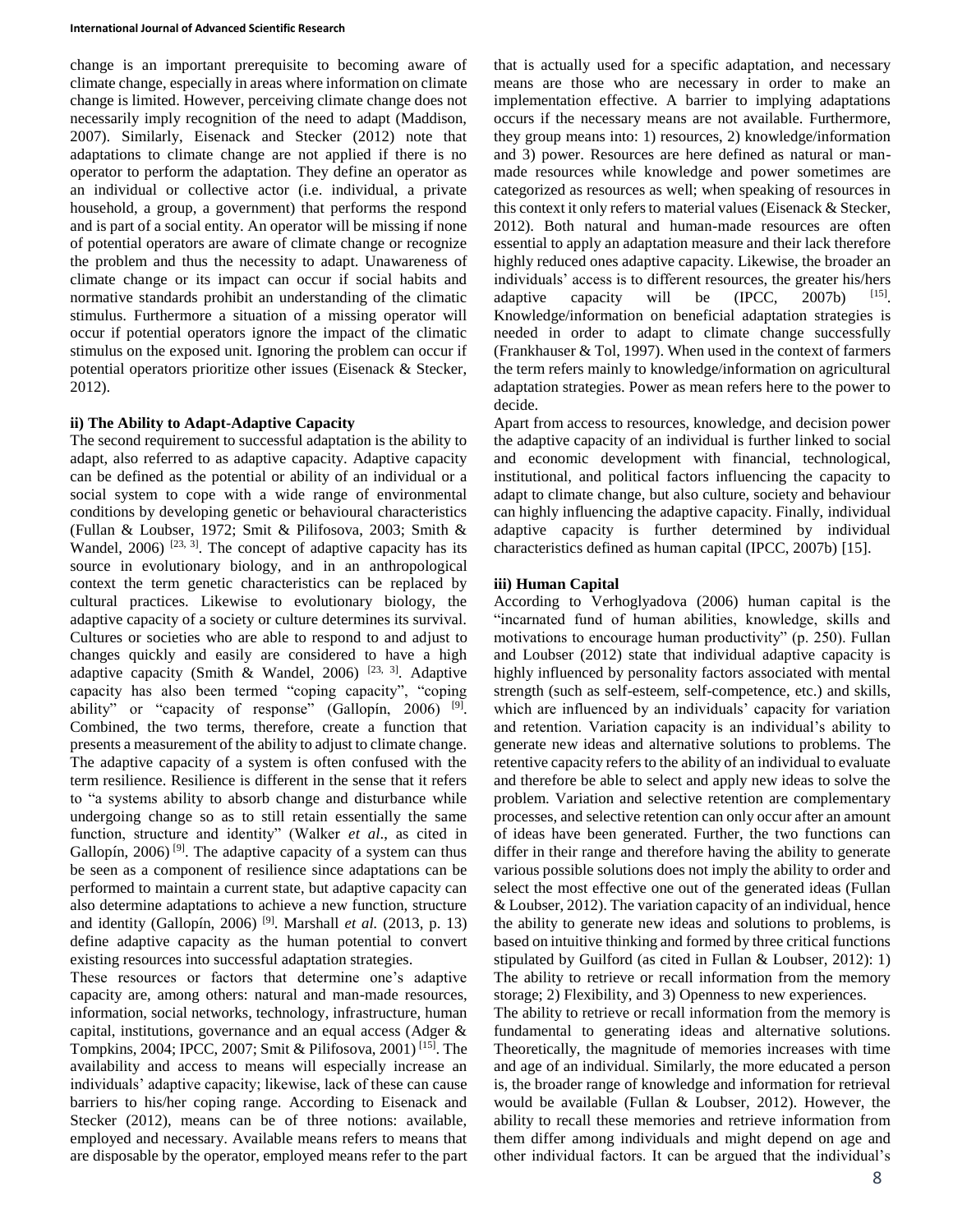ability to retrieve memories increases until a certain age, after which it declines naturally.

The second function contributing to the variation capacity is flexibility, which refers to the ability continually to modify or redefine information in order to view them in new situations. With other words, flexible thinking is the ability to shift reflectively from imagining one situation to another. Fullan and Loubser (2012) suggest that flexible thinking can be trained and increased especially through education.

The third function critical for an individual's variation capacity is openness to new experiences. Fullan and Loubser (2012) state that underlying this quality trait is the believe in one's own judgment and the perception that the environment is manipulable and controllable. A person who is open to new experiences will, therefore, be more likely to question traditional practices and develop new or alternative ways instead of passively accepting traditional ones. Retention capacity involves the ability to order different experiences and ideas, relate them systematically on the basis of logical reasoning and select from these in order to solve a problem. It is based on analytical thinking and depends on the individual's ability to analyze, abstract and combine new elements and their logical interrelations (Fullan & Loubser, 2012). Variation and retention capacity are equally important in order to achieve a high individual adaptive capacity. A high variation capacity will not create a high adaptive capacity if the individual has a low retention capacity and therefore is unable to sort his generated ideas to achieve the optimum solution. Likewise, having the ability analytically to sort out the best solution will not result in a high adaptive capacity if the individual cannot generate a variation of ideas to solve the problem.

### **Adapting to Climate Change at Farm Level**

Several adaptation options on farm level exists, i.e. diversifying the farming system, the use of new crop types and varieties, the use of new livestock species and breeds, the adjustment of planting dates, altering cropping location, improved land management, expanded rainwater harvesting, and improved water use efficiency. However, implementation of these individually will only have limited effect and therefore a combination of several of the options should be applied. Furthermore, it is important to highlight that not all adaptations may be beneficial to an agricultural system in the long-term.

### **i) Crop Adaptation Options**

In areas where climate change leads to an increase of drought frequency and/or duration, an adaptation option for the farmer is to use crop types or varieties that are more drought-tolerant and can withstand temperature and water stresses better (Howden *et al*., 2007). Another adaptation strategy is to avoid critical crop growth stages to coincide with periods of harsh climatic stresses. This can be ensured through altering the length of the growing period by varying planting and harvesting dates and/or by changing to crop types with a more appropriate thermal time is an adaptation option (Howden *et al*., 2007). For example using crop types with a shorter growing period than the previous crop can be applied in areas where climate change results in an earlier end of the rain period. This strategy will similarly ensure that the new crop is fully matured and thus not in a critical growth period when the period of rain deficit starts.

Irrigation is another method to adapt to changes in precipitation and generally seen as effective method to increase agricultural

productivity in rain-fed systems by supplementing rainwater during dry periods (Gebrehiwot & van der Veen, 2013). However, broad-scale irrigation can have destructive side effects and can therefore also be viewed as mal-adaptation (Smithers & Smit, 1997).

#### **ii) Livestock Adaptation Options**

Adaptation to climate change in field-based livestock includes altering animal species and breeds, giving adequate water supply, producing pasture, altering rotation of pastures, and modifying the time of grazing and reproduction. Furthermore, using different and/or adapted forage crops, supplementary feeds and concentrates are agricultural adaptation options (Howden *et al*., 2007). Mixing animal and cropping systems is another adaptation option which diversifies the farm and thus increases the farmers' adaptive capacity. Changing the animal species or breed can especially be an effective adaptation option, since some animal species and breeds are better suited to heat stress than others (Gebrehiwot & van der Veen, 2013). However, more heat-tolerant livestock breeds often show lower levels of productivity (Howden *et al*., 2007).

### **Agro-ecological Practices**

Agro-ecology is a sustainable farming approach that combines the two disciplines agronomy and ecology. It is defined as a way of farming that protects natural resources by using new, modified, or adapted practices or techniques that contribute to a more environmentally friendly, ecological, organic or alternative agriculture (Wezel *et al*., 2009).

An important strategy to manage negative impacts of climate change on farm level is to focus on diversifying the farming system so it decreases its vulnerability to stresses from outside (Nelson, 2010). These practices and techniques are rooted in traditional small-scale agriculture (Altieri, 2009). Agro-ecology focuses especially on soil fertility and organic matter management, on the conservation of natural resources, and on creating a divers farming system by using practices such as polyculture, raised fields, terraces, and agro-forestry (Altieri, 2009; Wezel *et al*., 2009). Therefore traditional agro-ecosystems are less vulnerable to climatic stresses since they grow a wide range of different crops in various spatial and temporal arrangements (Altieri, 2009). Using agro-ecological practices similarly focuses on the conservation of natural resources, which is another option to decrease the vulnerability and thus adapt to climatic changes. Specifically, soil and water have an important function in agricultural systems and, therefore, soil and water management and conservation are crucial to improve resilience. Soil conservation methods include vegetative soil coverage and control of soil erosion through, i.e. planting trees, building terraces and optimizing drainage channels. Water management and conservation is similarly important and closely linked to soil conservation. It involves optimizing the current use of water and creating new water sources (Gebrehiwot & van der Veen, 2013). To diversify the farming system the farmer can choose to grow different crops on different fields or on the same field and/or by mixing crop and livestock systems.

The practice of cultivating different crops in the same field is referred to as poly-culture (Altieri, 2009), whereas the cultivation of wooden perennials combined with crops and/or animals is defined as agro-forestry (Atangana, Khasa & Chang, 2014). According to Altieri (2009), the cultivation of polycultures can increase the yield of harvestable products per unit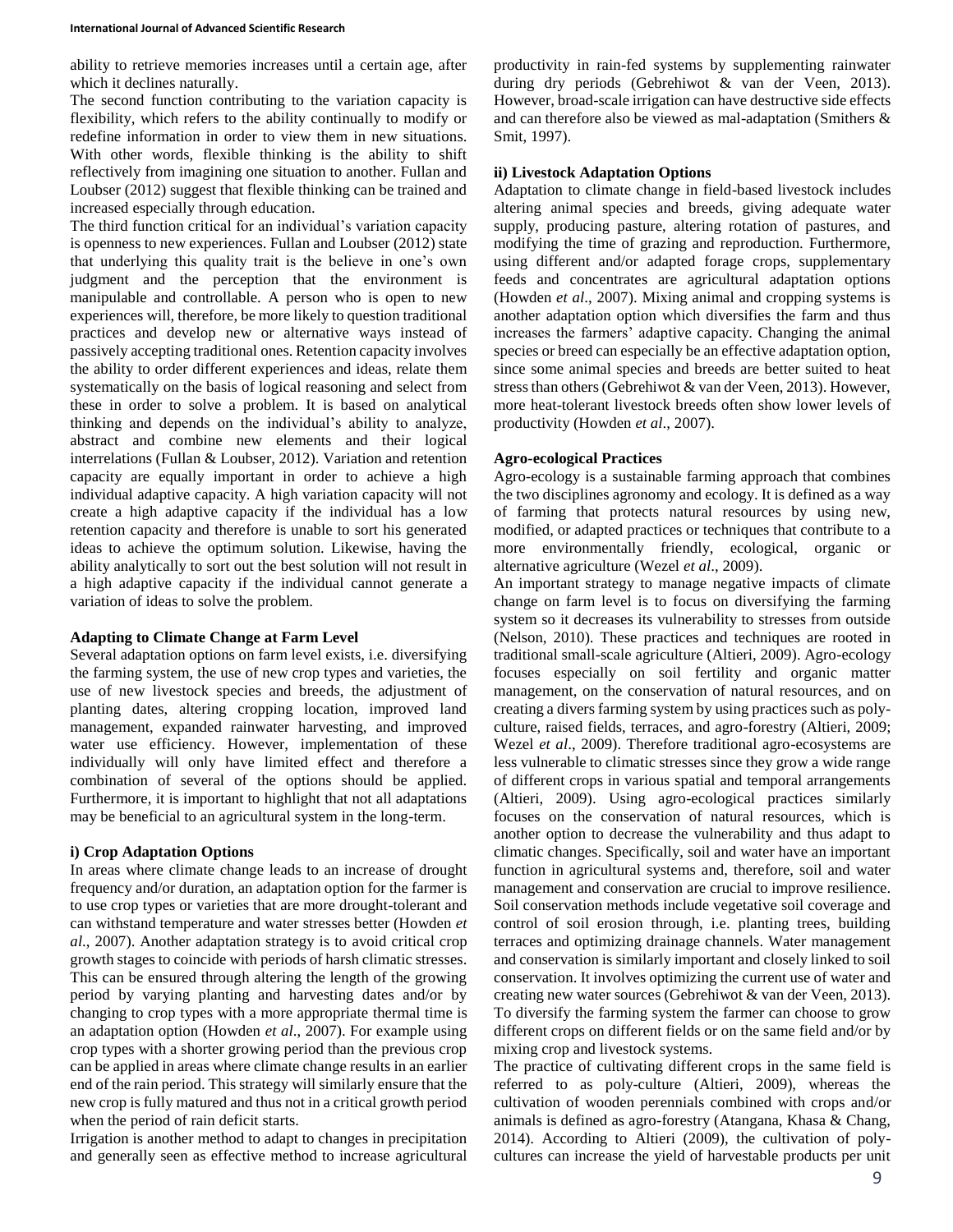area by 20%-60% compared to mono-cultures, since polycultures reduce losses by weeds, insects, and diseases, and are more efficient in using the available natural resources. The production of each commodity will be less compared to a monoculture production, but the farmer gets a higher total and more divers output per field unit (Altieri, 2009). Agro-forestry is defined as a land-use system where woody perennials are integrated with agricultural crops and/or livestock in the same land unit, in a spatial arrangement or temporal sequence (Atangana *et al*., 2014).

In both systems the growing of different crop types reduces the farmer's risk of complete failure, since different crop types in general are affected differently by climatic events. Furthermore, mixed holding of several livestock species and plant based systems will increase the resilience of the farming system, since likewise animals and plants are affected differently by climatic stresses. The more divers the cropping system is, the less vulnerable the farming system will be to climatic impact and stresses (Gebrehiwot & van der Veen, 2013). Furthermore, in agro-forestry systems the farmer can influence the microclimate, since trees can reduce temperature, wind velocity, evaporation, and direct exposure to sunlight and hail (Altieri, 2009).

### **Other Options to Adapt to Climate Change**

In addition to diversifying the farming system, the farmer can increase his adaptive capacity by including non-farming activities into his livelihood (Howden *et al*., 2007). Households, in which one or more members contribute to the economy of the household, by working with non-farming activities, will be less dependent on the farming output and therefore less vulnerable to harvest failure due to climatic stresses. Migration is another adaptation option to climate change, since mobility can function as method to escape environmental threats. Migration can be temporally or permanent, and occur within the country or between countries. It can bring opportunities, but also challenges. Migration can enable people to diversify their income and migration of some individuals can benefit a whole community if money is sent back to the village. However, migration to other climate change vulnerable areas or to areas that already face population pressure entails challenges rather than opportunities (Black *et al.,* 2011).

### **Statement of the Problem**

Rainfall variability affects weather patterns and seasonal shifts with serious repercussions on poor rural households and communities in Kenya (ROK, 2010). Since agriculture is intimately linked to climate, policy makers have expressed concerns regarding the potential effects of climate change on agricultural production systems. Ainabkoi Sub-County, like many other regions in the argely agricultural Uasin Gishu County, has been vulnerable to rainfall variability. This is indicated by the fluctuating precipitation patterns in the region over the past ten years and which have adversely affected crop yield.

The manifestation of rainfall variability has resulted in unpredictable and depressed crop yields and loss of livestock leading to perennial food shortages. While small-scale farmers in Ainabkoi Sub-County use more diversified crops, maize is the main rain-fed crop cultivated throughout the region reflecting cultural dependence on it as a staple food. There is, however,

dearth of information on agricultural adaptation strategies embraced by the small scale farmers in response to rainfall variability in Ainabkoi sub-county. As such, there was need to examine explicitly the how, when, why and what conditions adaptation actually occurs in economic and social systems and implications for future climatic conditions. This is crucial in designing and implementing integrated policies that will enable the small-scale farmers to operate sustainable agricultural production systems. This paper explores the adaptive strategies used by small-scale farmers in the wake of rainfall variability in Ainabkoi Sub-County.

## **Materials and Methods**

The study adopted a mixed design approach. It was carried out in Ainabkoi Sub-County which is located in UasinGishu County in the west of the Rift Valley. The County borders Elgeyo-Marakwet County to the East, Trans Nzoia to the North, Kericho to the South, Baringo to the South East, Nandi to the South West and Bungoma to the West. Uasin Gishu county lies between34<sup>0</sup>  $50'$  and  $35^{\circ}$   $37'$  East and latitude South and  $0^{\circ}$   $55'$ North. It's a highland plateau with altitude which ranges between1500- 2100meters above sea level. Ainabkoi sub-county was chosen because it is experiencing a declining yield on crop production over the past ten years (Kosgei, 2008).

At the time of the study, according to the National Population and Housing Census results (ROK, 2009), the population of Ainabkoi Sub-County stood at 118,689 with 39,112 households. The Sub-County had three wards; Kapsoya, Kaptagat and Ainabkoi with respective populations of 38,421, 41,705 and 38,563 and households of 12,661, 13,743 and 12,708 (ROK, 2009). A sample frame was drawn from the target population. Using Yamane's sample size for proportions (1967, p. 886) at 95% confidence level,  $p = 0.5$ , the sample size for households of farmers was computed to obtain a sample of 396 households. Therefore, 396 household heads were selected to participate in the study. In total, therfore, 402 respondents took part in the study.

For the study, data was collected using a questionnaire, structured interview schedule and observation techniques. Questionnaire was used to solicit data from household heads. Interviews were carried out to collect data from ward administrators and agricultural extension officers. Based on the data collection instruments, data was analyzed both quantitatively and qualitatively. Responses to open-ended questions were analyzed thematically. Data from household survey was subjected to descriptive analysis to yield frequencies and proportions.

## **Results**

## **Adaptation Strategies employed to counter Effects of Rainfall Variability**

The study sought to establish the strategies that were employed by small-scale farmers to adapt to and counter the effects of rainfall variability in Ainabkoi Sub-County. To achieve this objective, respondents were asked to indicate if they had made any adjustments in their farming practices in view of the variability and change in rainfall patterns. Most, 299 (78.7%), of th respondents indicated that they had made adjustments in their farming practices to counter the effects of rainfall variability. These finding was as presented in Figure 1 below.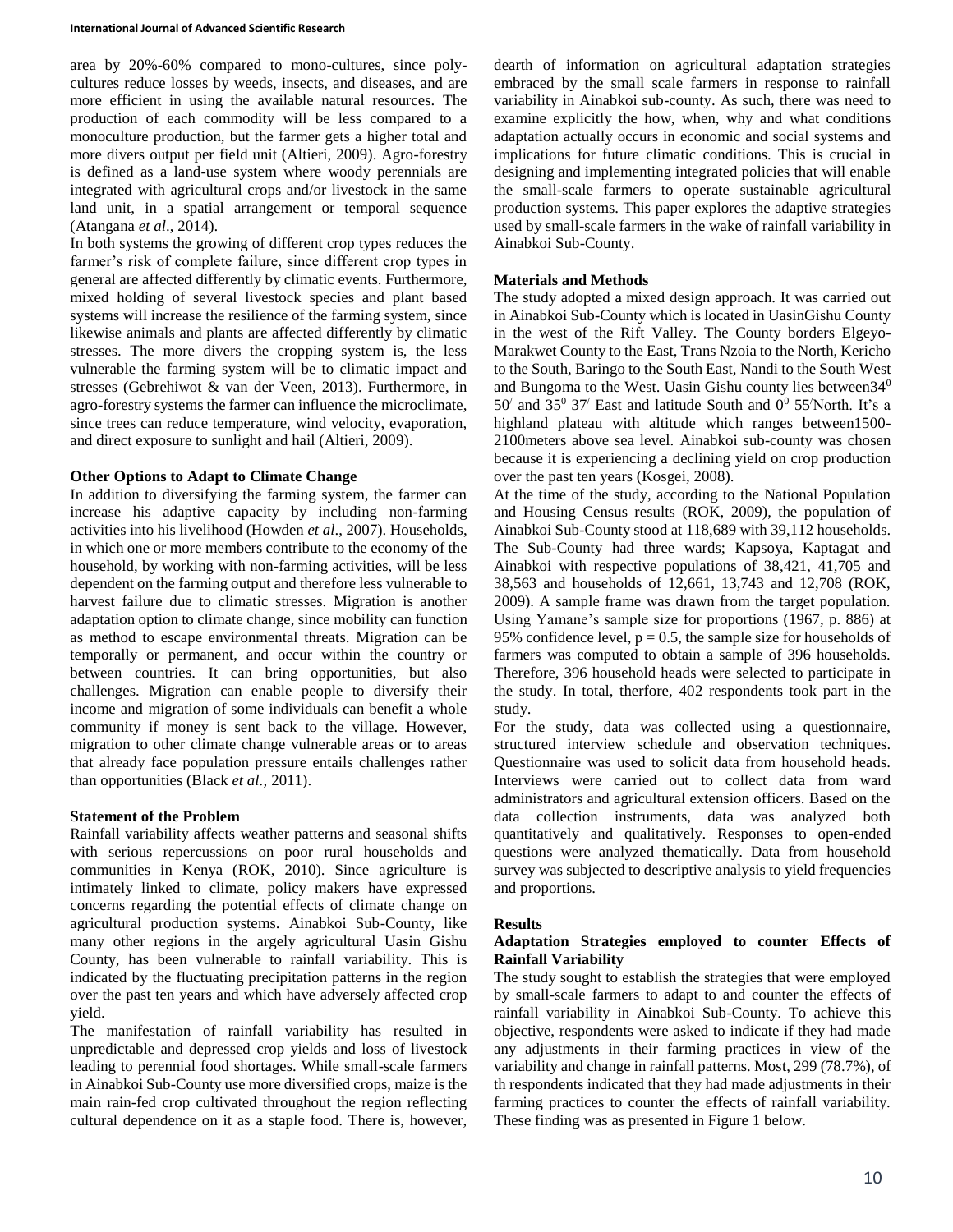

**Fig 1:** Adjustments in farming practices to rainfall variability

The study sought to establish the specific adjustments made by small scale farmers in Ainabkoi sub-county in view of the variability in rainfall patterns. The majority, 227 (6.5%), of the respondents indicated that they had diversified crop types and varieties as a way of countering the effects of rainfall variability in the area. Plate 1 below illustrates one of the crop varieties grown in Ainabkoi to justify crop diversification.



*Source***:** Field Research (YEAR?)

**Fig 2:** Pepper growing for crop diversification

These were followed by those who had changed planting dates, 127(3.6%), and those who had completely changed previous crop varieties to new ones which were more resistant to variability in rainfall patterns. The other forms of farmers' adjustments to rainfall variability were as summarized in Table 2.

**Table 2:** Adaptation strategies employed by Small-Scale Farmers

| <b>Adaptation strategy</b>                          |     | <b>Frequency Percentage</b> |
|-----------------------------------------------------|-----|-----------------------------|
| Change in crop variety                              | 105 | 27.6                        |
| Construction of water harvesting schemes            | 9   | 2.4                         |
| Implementing soil conservation schemes              | 27  | 7.1                         |
| Diversification of crop types and varieties         | 227 | 59.7                        |
| Diversification of livestock types and<br>varieties | 10  | 2.6                         |
| Changing planting dates                             | 127 | 33.4                        |
| Changing size of land under cultivation             | 9   | 2.4                         |
| Irrigation                                          | 10  | 2.6                         |
| Reducing the number of livestock                    | 15  | 3.9                         |
| Diversifying to non-farming activities              | 5   | 1.4                         |

Percentages do not add to 100% because there were multiple answers

Commenting on the adaptation strategies that farmers employed in Ainabkoi Sub-County, an agricultural extension officer posited that:

…it has been tough for farmers considering that majority of them are peasant farmers who entirely depend on rain fed agriculture. We have advised them to diversify crop types…to plant resistant crops to rainfall variations such as millet, sorghum, and even cassavas as opposed to maize and beans which rely heavily on consistency in rainfall patterns. Majority of them have heeded the call….

Supporting this response, a ward administrator indicated as follows:

We are marshalling resources from the county for purposes of facilitating sensitization of rainfall variability issues for our farmers…we want them to be aware of the changing weather patterns and adapt to better strategies that will not put them at the losing end…

In view of the study outcomes, it is imperative to note that the relationship between agriculture and rainfall variability is serious and have potentially consequences. The World Bank (2011, 2012) reports concurs with the outcome of the study by indicating that in low income countries integrated approaches of food security, adaptation and mitigation has the potential of countering rainfall variability. Agriculture remains the principal livelihood of the rural poor. A FAO (2010) report states that livelihood security requires more resilient production systems and that transiting to such systems could generate significant mitigation benefits to rainfall variability. This is the essence of climate-smart agriculture. Climate-smart agriculture seeks to increase productivity in an environmentally and socially sustainable way, to strengthen farmers' resilience to climate change indicators including rainfall variability. The FAO (2010) [7] report indicates that climate-smart measures includes proven techniques, such as mulching, intercropping, integrated pest and disease management, conservation agriculture, crop rotation, agro forestry, integrated crop-livestock management, aquaculture, improved water management, better weather forecasting for farmers, and innovative practices, such as early warning systems.

It also entails embracing new technologies – such as diversifying genetic traits of crops to help farmers edge against an uncertain climate – and creating an enabling policy environment for adaptation. In the absence of climate-smart agriculture, marginal areas may become less suited for arable farming as a result of land degradation through deforestation, soil erosion, repetitive tillage and overgrazing.

Climate-smart agriculture is location-and production systemspecific. As such, its precise nature is influenced by local factors including the climate, types of crops grown and livestock reared, available technologies and knowledge and skills of individual farmers (FAO, 2010)<sup>[7]</sup>. However, there is recognition that climate-smart efforts must have at their heart small scale farmer who is key to change across the entire agricultural system. Therefore, policy makers have continued to explore options for adaptation strategies to rainfall variability as a lever to promote sustainable agricultural practices that have many other direct benefits for small scale farmers and the environment.

#### **Constraints to Adaptation Strategies**

The study also sought to find out the constraints to adaptation strategies to rainfall variability encountered by small scale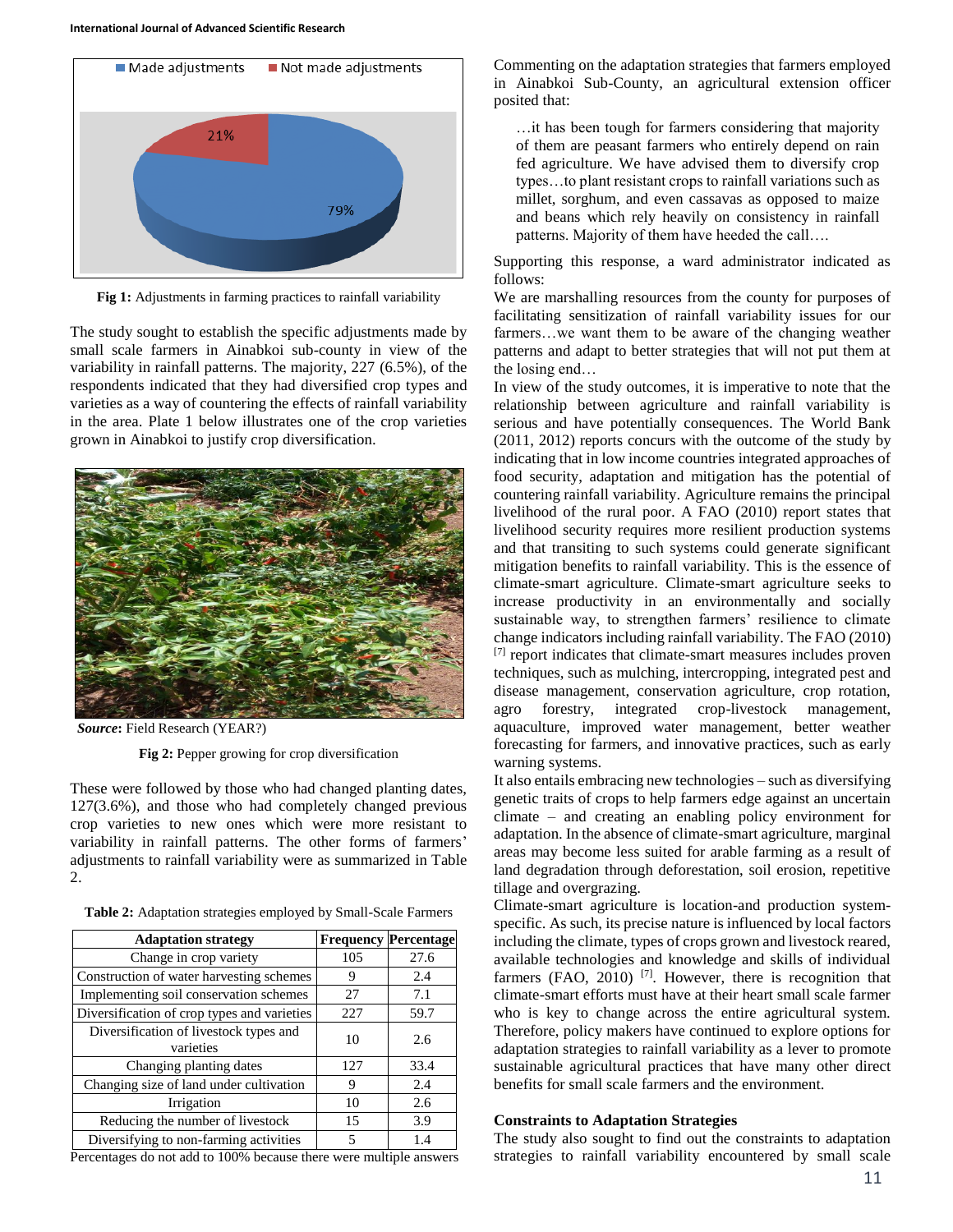farmers in Ainabkoi Sub-County. To achieve this objective, respondents were asked to indicate main constraints that small scale farmers in Ainabkoi Sub-County face in their quest to adapt to strategies geared towards countering the effect of rainfall variability.

More than 56% of farmers cited lack of financial capital and hence poverty as the main constraint to implementing adaptation strategies to rainfall variability. Despite perceiving a decrease in the amount of rainfall, only 9% of the respondents perceived lack of access to water to be a barrier to adaptation. Likewise, 3% believed they lack man-power to carry out labour intensive adaptation strategies. However, 28% felt that they lacked education, information and training about appropriate adaptation strategies. Poor health among some of the respondents was also cited as significant barrier to adaptation. This information is illustrated in Figure 2.



**Fig 3:** Constraints to adaptation strategies

While there is heterogeneity with regard to factors that influence uptake of eight adaptation choices, this study underscores the importance of information on rainfall variability and potential adaptation strategies. Improved farmer access to extension service and hence information increases the probability of perceiving and adapting to rainfall variability. Studies in Nigeria (Gbegeh & Akubuilo, 2012) and several other African countries (Maddison, 2006) have shown that farmers who have access to extension services are more likely to be aware of changing climatic conditions, and have knowledge of the various management practices that they can use to adapt to changes in climatic conditions. Promoting awareness to changes in climatic conditions would therefore have greater impact in enhancing adoption. This would be attained through appropriate communication pathway available to farmers such as extension service.

Access to water reduces the likelihood of adopting crop varieties in the wake of variations in rainfall variability. This suggests that farmers who are situated close to water sources are less likely to adopt water efficient technologies, and will therefore grow different crop varieties regardless of their individual water needs. A similar study in South Africa (Nhemachena & Hassan, 2007) [18] has shown that access to water increases the likelihood of adopting farm management practices, in particular, growing crop varieties that suit the prevailing soil moisture content. While not an end itself, exchange of information could enhance opportunities for livelihood diversification in view of varying rainfall patterns.

# **Conclusion**

Majority of small-scale farmers in Ainabkoi Sub-County have

adopted diversification in crop types and crop varieties as the main adaptation strategy to rainfall variability. The farmers have also adopted a change in planting dates and a change in crop variety. However, the fact that most farmers have taken up these adaptation measures to their agricultural practices does not necessarily mean that these adaptations are appropriate to local context. Finally, majority of the farmers cited lack of financial capital as a major constraint to adopting adaptation strategies geared towards countering the effect of rainfall variability in the study location. Besides, lack of information on appropriate adaptation strategies was also cited as a main constraint.

# **Recommendations**

The Ministry of Agriculture needs to enhance opportunities for small-scale irrigation and water harvesting technologies. However, irrigation investment should guarantee high water use efficiency with emphasis on water pricing, besides building farm level managerial capacity. This will require revision of existing policies and institutional frameworks in water and agricultural sectors.

The County government of Uasin Gishu, through its appropriate departments, needs to promote formation of local rural institutions and farmer groups and create more opportunities for livelihood diversification of local subsistence farmers. However, available institutions and organizations within the County should well define their objectives to local farmers and work together in order that there is no duplication of efforts.

### **References**

- 1. Adger WN, Agrawala S, Mirza MMQ, Conde C, O'Brien, K, Pulhin J. Assessment of adaptation practices, options, constraints and capacity. Climate Change 2007: Impacts, Adaptation and Vulnerability. Contribution of Working Group II to the Fourth Assessment Report of the Intergovernmental Panel on Climate Change. Cambridge: Cambridge, UK: University Press, 2007.
- 2. Anderson, S., Morton, J., &Toulmin, C. (2010).*Climate Change for Agrarian Societies in Drylands: Implications and Future Pathways*. In; Mearns, R., & Norton, A. (Eds.).Social Dimensions of Climate Change.Equity and Vulnerability in a Warming World.World Bank, Washington, D.C.
- 3. Adesina, R. & Forson, B. (2005). *Effects of Global Climate Change on Agriculture: An Interpretative Review.*  Vol. 11: 19-30, 1998.
- 4. Bryant N, Fikadu G, Tsunekawa A, Tsubo M, Meshesha DT. The dynamics of urban expansion and its impacts on land use/land cover change and small-scale farmers living near the urban fringe: A case study of Bahir Dar, Ethiopia. Landscape and Urban Planning. 2008; 106(2):149-157.
- 5. Burton I, Diringer E, Smith J. Adaptation to Climate Change: International Policy Change. Global Climate Change. Pew Centre, 2006.
- 6. Daberkow SG, McBride WD. Information and Adoption of Precision Farming. Journal of Agribusiness, 2003; 21(1):21-38.
- 7. De Groote H, Coulibaly N. Gender and Generation: An Intra-Household Analysis on Access to Resources in Southern Mali. African Crop Science Journal. 1998; 6(1):79-95.
- 8. Easterling WE, Hurd BH, Smith JB. Coping With Global Climate Change: The Role of Adaptation in the United